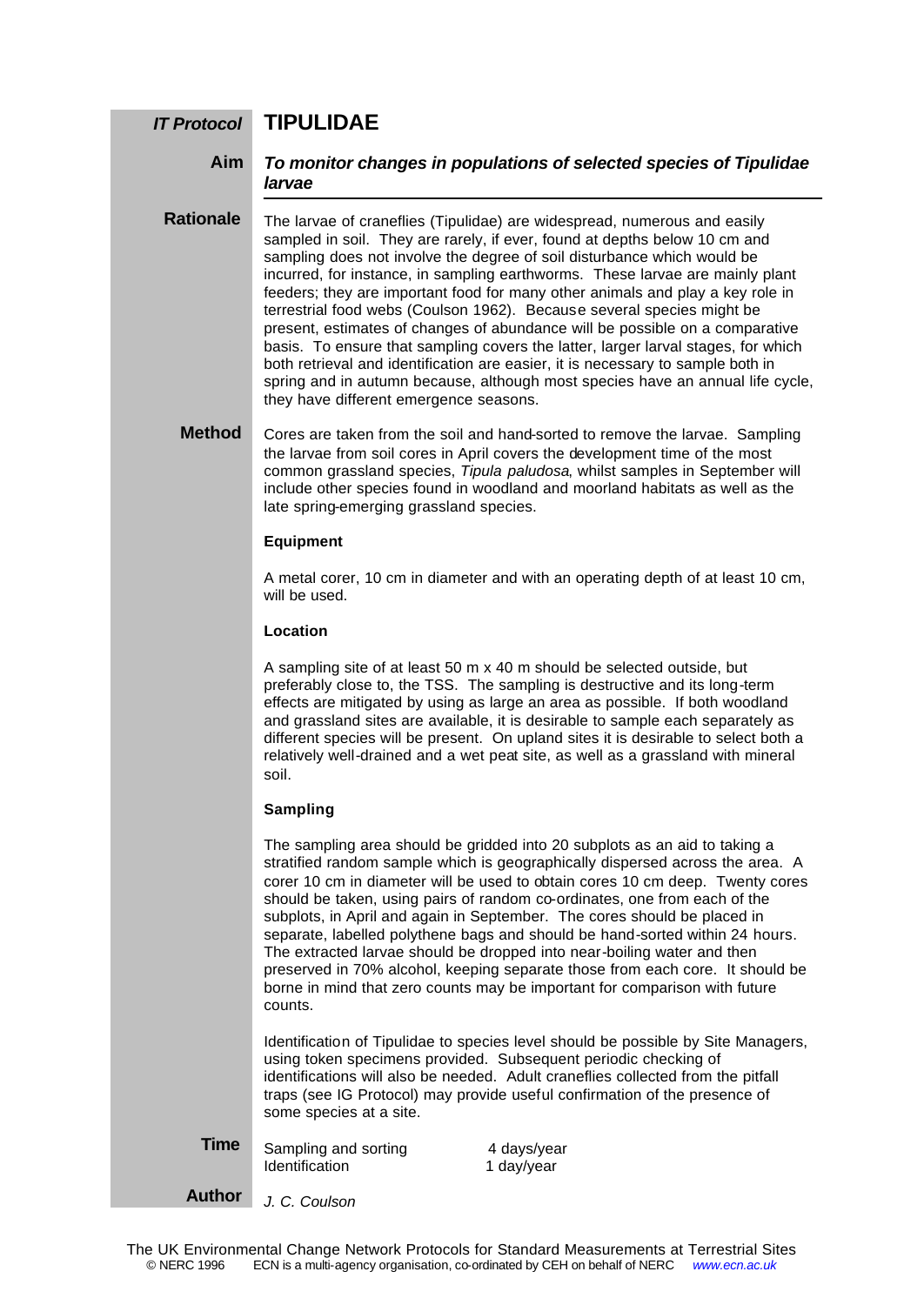| Reference          | <b>Coulson, J.C.</b> 1962. The biology of <i>Tipula subnodicornis</i> with comparative observations on <i>Tipula paludosa. Journal of Animal Ecology</i> , 31, 1-21. |
|--------------------|----------------------------------------------------------------------------------------------------------------------------------------------------------------------|
|                    |                                                                                                                                                                      |
|                    |                                                                                                                                                                      |
|                    |                                                                                                                                                                      |
|                    |                                                                                                                                                                      |
|                    |                                                                                                                                                                      |
|                    |                                                                                                                                                                      |
|                    |                                                                                                                                                                      |
|                    |                                                                                                                                                                      |
|                    |                                                                                                                                                                      |
|                    |                                                                                                                                                                      |
|                    |                                                                                                                                                                      |
|                    |                                                                                                                                                                      |
|                    |                                                                                                                                                                      |
|                    |                                                                                                                                                                      |
|                    |                                                                                                                                                                      |
|                    |                                                                                                                                                                      |
|                    |                                                                                                                                                                      |
|                    |                                                                                                                                                                      |
|                    |                                                                                                                                                                      |
|                    |                                                                                                                                                                      |
|                    |                                                                                                                                                                      |
|                    |                                                                                                                                                                      |
|                    |                                                                                                                                                                      |
|                    |                                                                                                                                                                      |
|                    |                                                                                                                                                                      |
|                    |                                                                                                                                                                      |
|                    |                                                                                                                                                                      |
|                    |                                                                                                                                                                      |
|                    |                                                                                                                                                                      |
|                    |                                                                                                                                                                      |
|                    |                                                                                                                                                                      |
|                    |                                                                                                                                                                      |
|                    |                                                                                                                                                                      |
|                    |                                                                                                                                                                      |
|                    |                                                                                                                                                                      |
|                    |                                                                                                                                                                      |
|                    |                                                                                                                                                                      |
|                    |                                                                                                                                                                      |
|                    |                                                                                                                                                                      |
|                    |                                                                                                                                                                      |
|                    |                                                                                                                                                                      |
|                    |                                                                                                                                                                      |
|                    |                                                                                                                                                                      |
|                    |                                                                                                                                                                      |
|                    |                                                                                                                                                                      |
|                    |                                                                                                                                                                      |
|                    |                                                                                                                                                                      |
| <b>IT Protocol</b> |                                                                                                                                                                      |
|                    |                                                                                                                                                                      |